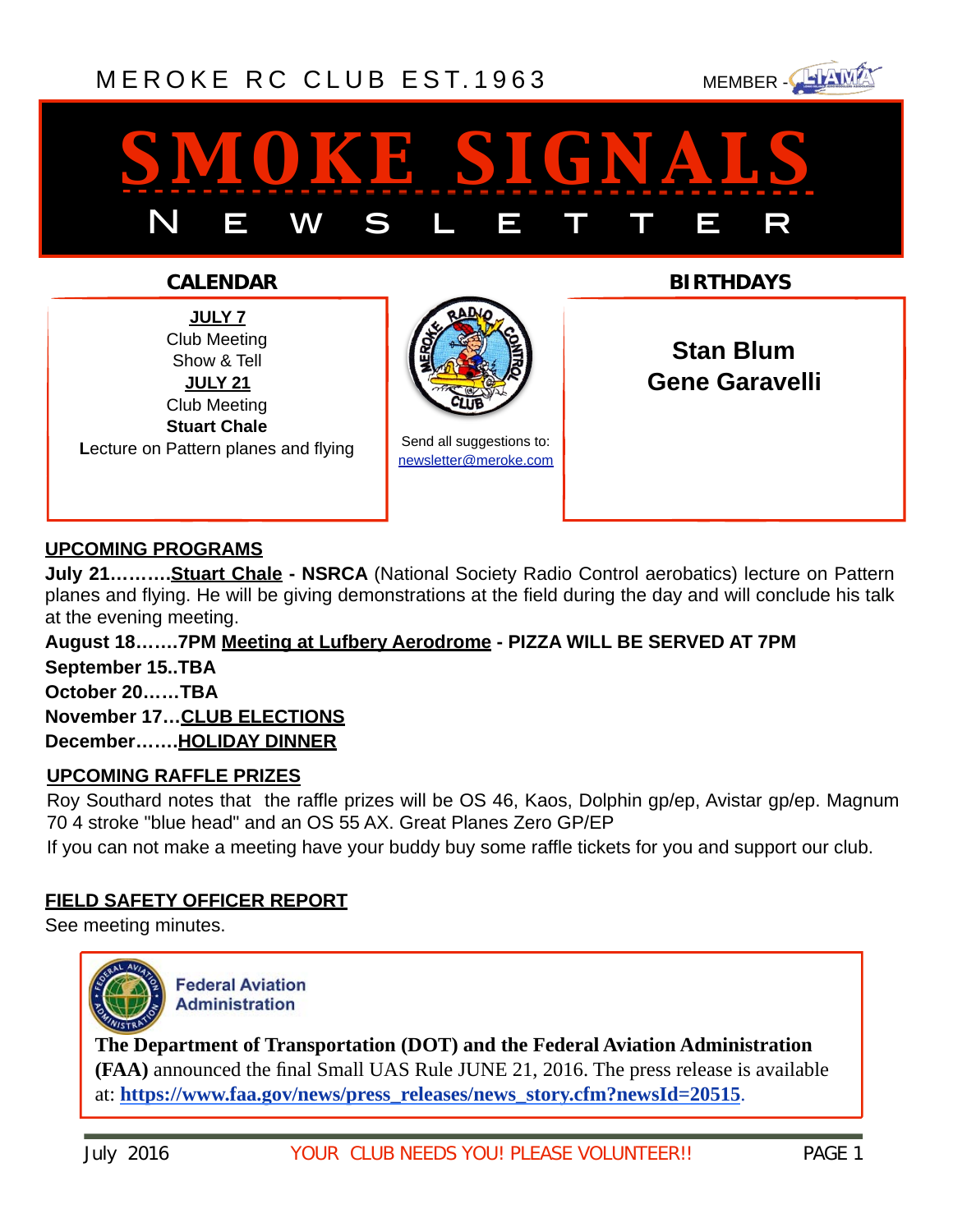# **SMOKE SIGNALS**



# **MEETING MINUTES - June 2, 2016**

The meeting was opened at 8:00 pm with the Pledge of Allegiance. Roll Call: 39 members signed-in.

May 19, 2016: Reading of minutes were accepted and seconded.



#### Report Of Officers:

**President:** Paintball wasn't a big success due to poor weather and poor news outlet coverage.

Club will spend \$125.00 on a sign at the park entrance to promote our September Paintball event. It will go up two weeks before event.

Touched on Club Windbreaker that the club will subsidize \$15.00. Mark asked for volunteer to research cost and supplier. Joe Petrozza stepped up and will get info.

Looking for a head count for proposed club fishing trip out of Freeport on the Star Stream. Cost of trip is \$25.00 which the club will subsidize \$15.00 so actual member cost will be \$10.00. If you don't have a rod you can rent one for \$3.00.The trip is scheduled for Monday June 20th.

AMA District 2 Fun-Fly is August 27 & 28 in New Jersey.

Warbirds Over Long Island Giant Scale event will be hosted by the Skyhawks on June 24th.

Nassau Flyers Electric Fly-In will be Sunday June 5th.

Parcs Big Apple Jet Rally will be on June 25th at Floyd Bennett Field.

Nats. Drone Racing event will be on August 5 - 7 on Governors Island.

Hot Dog Sunday / Fun-Fly will be on Sunday June 26th.

**Treasurer**: Treasury is in excellent health.

**Vice President:** No report

**Recording Secretary:** No report.

**Corresponding Secretary:** Discussed Fishing Trip.

**Video Librarian**: No Report

**Web Master: No Report**

**Building Program:** No Report

M**eeting Programs:** Phil went over the upcoming events. These have been outlined in previous meetings.

**Flight Instruction**: No Report

**Friends of Lufbery:** No Report

**Field Safety:** No report.

**Membership:** No first timers or any other potential new members

**Club Archives:** Nothing new to report.

**Old Business:** Refer to the President report. **New Business:** Refer to the President's report.

**Coffee Break.** (Prepared by: Al Weiner)

#### **Show and Tell:** SEE PAGE 4

**Raffle Winners:** 1st Prize: Lou Pinto - OS 46AX, which he graciously donated to the club so Phil could finish a new club trainer. 2nd Prize: Rich Waldman - 10% fuel 3rd Prize: Joe Petroza - Epoxy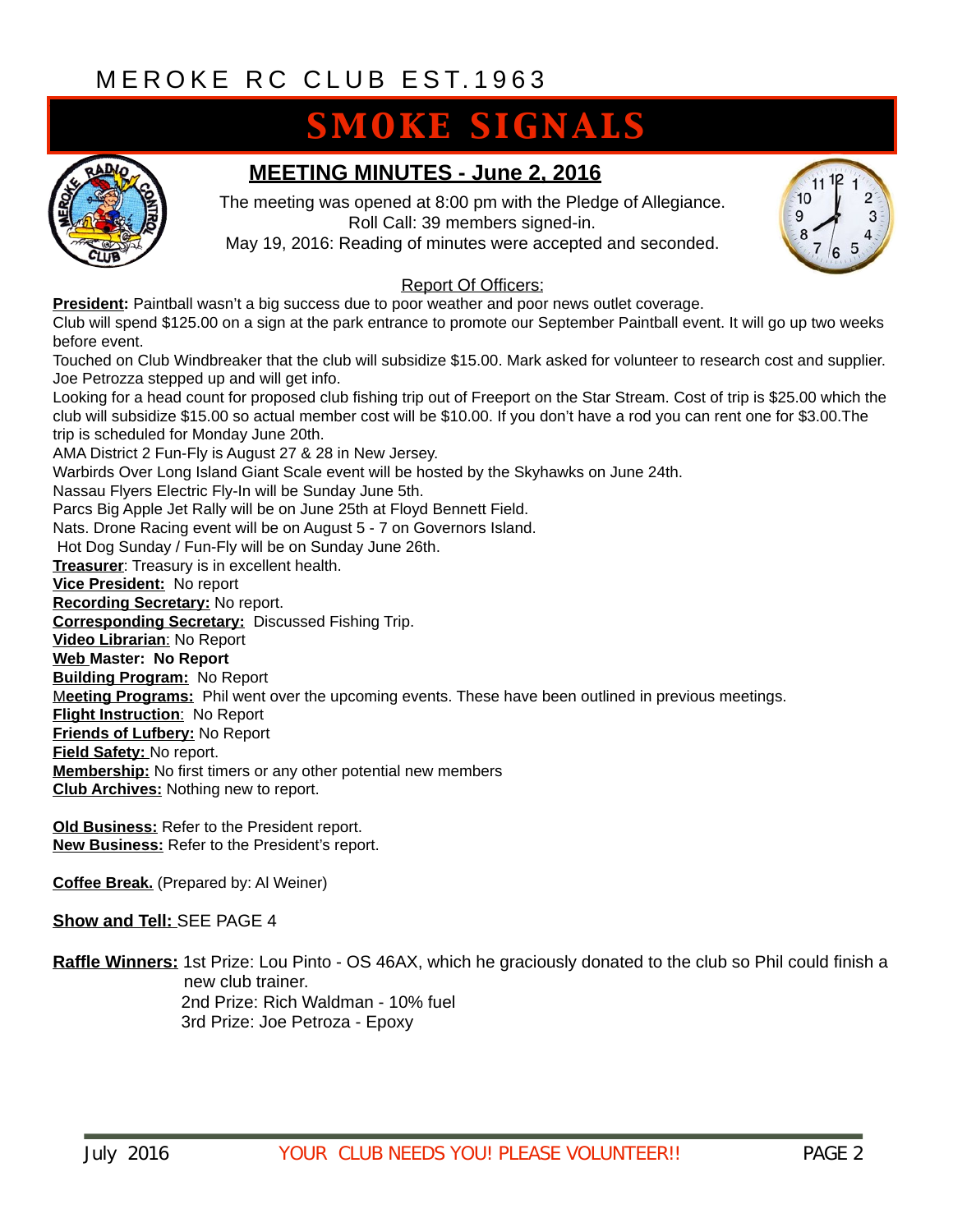# **SMOKE SIGNALS**



# **MEETING MINUTES - June 16, 2016**

The meeting was opened at 8:00 pm with the Pledge of Allegiance. Roll Call: 27 members signed-in. June 2, 2016: Waived in order to shorten meeting for lecture.



### Report Of Officers:

**President:** Fishing trip on for June 20 on the Star Stream out of Freeport. Be there at 7:30am, no later then 7:45am. Hot Dog Sunday / Fun-fly will be Sunday June 26 starting at 10am. Club Windbreaker will be gray, cost the member \$30.00 and a \$10.00 deposit is required to secure one for yourself. **Treasurer**: Treasury is in excellent health. **Vice President:** No Report **Recording Secretary:** No report **Corresponding Secretary:** No report

**Video Librarian**: No report. **Web Master:** No report. **Building Program:** No report M**eeting Programs:** No report

**Flight Instruction**: No Report **Friends of Lufbery:** No Report **Field Safety:** No report **Membership:** 1st timer: Adrian Mallari 2nd timer: Rob Severino 3rd timer: John Wolkiewicz. A vote was taken and John became an official member. Congratulations. **Club Archives:** Nothing new to report.

**Old Business**: Refer to the President's report. **New Business:** Refer to the President's report.

### **Coffee Break:** (Prepared by: Al Weiner)

**Seminar:** Tonights Lecture was by Lou Schwab who talked about using high performance engines in sport flying. He also went into great depth on how to properly break in an engine and also tips on preparing a new engine before you even run it for the first time. It was an enlightening and very informative and on behalf of the membership, thank you very much Lou.

**ter.**

**Raffle Winners:** 1st Prize: Mark Klein - OS 55 AX 2nd Prize: John Wolkiewicz - 15% fuel 3rd Prize: Mark Klein - CA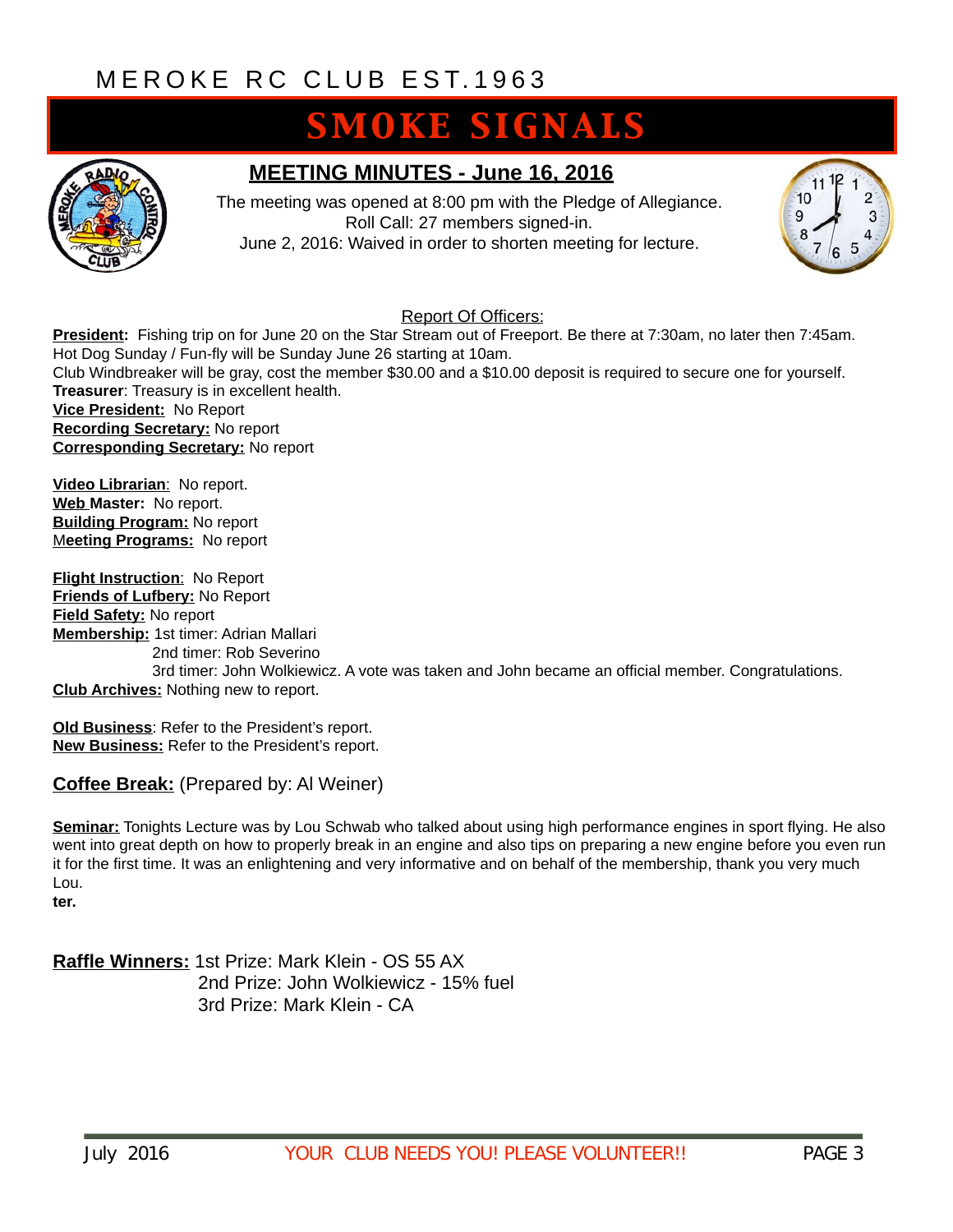# **SMOKE SIGNALS**

#### **MESSAGE FROM THE PRESIDENT**

By the time you read this it will be July and right in the heart of our flying season. The field now has more activity including our Hot Dog Sunday. Prior to delicious fare of the day prepared by non-other than our 4 star chef (Allain de Baldwin on the Sea), the Merokes held a most enjoyable fun fly open to all levels of skill. As a matter of fact, the yellow cards held their own enabling Team One to sweep Team Two in all three demanding events! Take that Team 2- but we will probably have a grudge match latter in the season. Special thanks to Al Weiner and Patrick and Rich Boll. The volunteers are what makes our club special.

The first meeting in July is the last call for Meroke jacket orders. Jackets are \$45 but as the club is subsidizing the purchase, your cost is only \$30. Please place your order with Joe Petrozza at the meeting or have a buddy who can attend the meeting take your order with the size.

Phil has been doing a fantastic job with programs (even though he is not running programs). Lewis Schwab's informative lecture was very well attended and left many of us with new insights in engine maintenance and performance. Even the old pros in the club were not only impressed but learned new tricks. We'll be talking about his lecture for a long time and we look forward to another presentation next year.

Thanks to Gene for organizing what we hope will be an annual fishing expedition. The guys who attended were very environmentally concerned and left the fish in the sea. No one suffered any ill effects and everyone ended up with gift certificate for another "Finding Nemo" voyage. Too bad you can't use them at the fish market!

July will feature Stuart Chale who will demonstrate pattern and aerobatic flying at the field Thursday 7/21 and continue with a lecture at the meeting. Bring your favorite plane to the field and learn how to get the most out of it. August 18's meeting will be early evening at the field with pizza being served with castor and electron toppings.



# **SHOW & TELL**

 $\bigcirc_{B}$ 

Stan Blum brought in an electric Spitfire which he got in a swap in Florida. Was originally done in all military Blue/Grey. He hand painted the Camo scheme freehand. it's the earlier version used in The Battle of Britain. He used Benjamin Moore paint.The decals were already on so he had to paint around them. The underside is done in Robin's Egg blue.

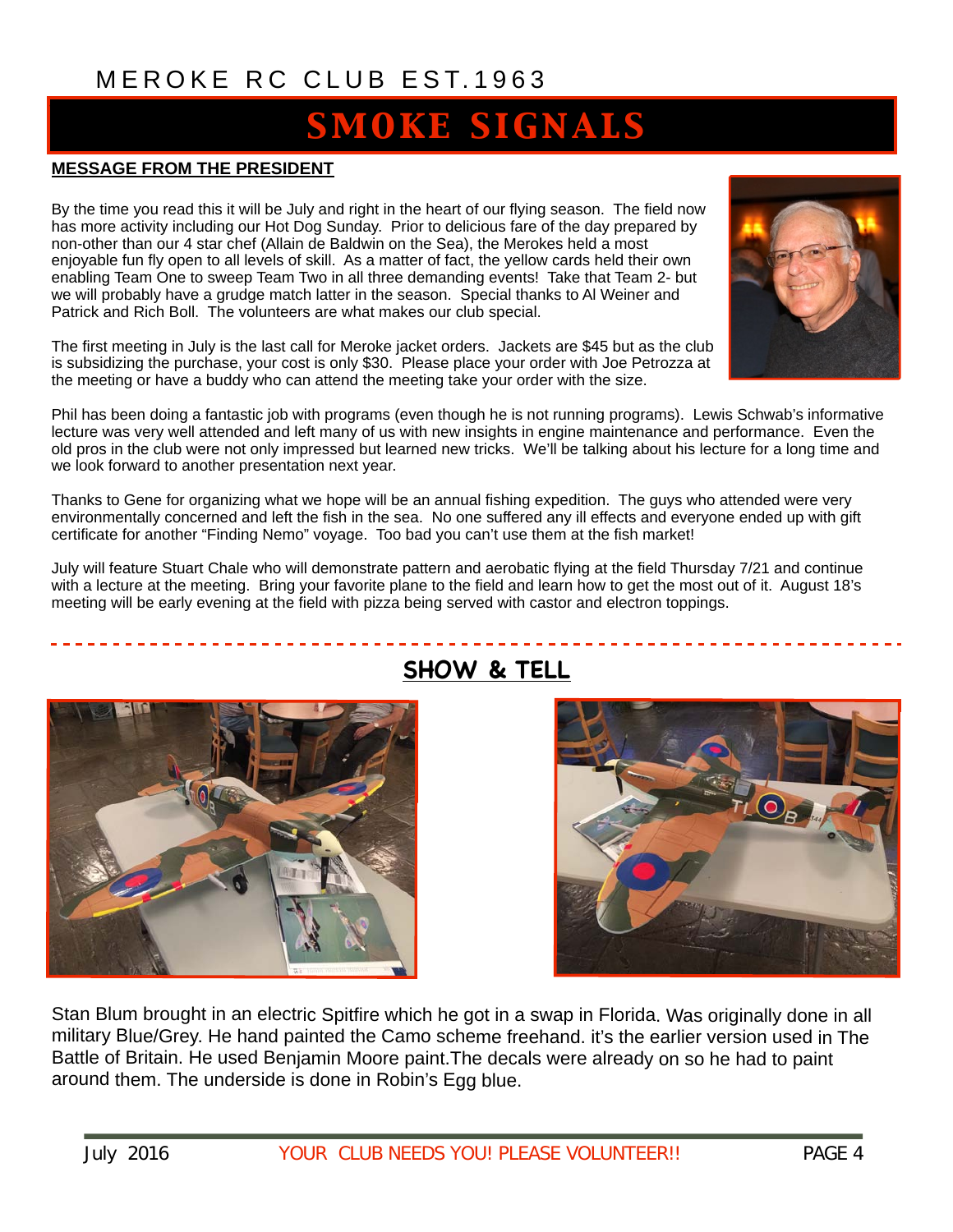# **SMOKE SIGNALS ASK DR PHIL**

My brand new 2-stroke ABN engine is very hard to turn over by hand. It seems to 'stick' at one point and I can't turn it past that point without using a lot of force. Is something wrong?

An ABN engine has an Aluminum piston and a Brass liner with Nickel alloy plating.

A ABN engine's liner is tapered towards the top. This causes the piston to "grab" as it moves towards Top Dead Center (TDC) when the engine is cold. (Some engines will actually seize if you turn them over when cold, requiring considerable force to turn them through TDC.) When an ABN engine is run, the heat of combustion causes the metal parts to expand. Because the piston and cylinder liner are made of different metals, they expand at different rates. The liner expands just enough to make a nice fit for the piston once the engine warms up. The liner is tapered because the cylinder is hotter near the top. The different temperatures cause different amounts of expansion, making a perfect fit when your engine is at optimum operating temperature.

You may interpret what you feel as play in the connecting rod. This is almost never the case with a brand new engine. What you are feeling is a slight springing of the connecting rod as you force the engine through TDC. The piston doesn't go all the way to the top, causing the rod to flex slightly, which gives an "over the center" feeling. Many people have interpreted this as play in one of the rod ends, but it is not and is perfectly normal.

How do I break in my new ABN engine (for example, 46AX)?

Thanks,

*Your ABN engine must be broken-in at full throttle. You don't want to run it too rich. Too- rich running will not allow it to warm to proper temperatures, so the liner does not get properly seated. Lean it until it is running just out of what is known as "four-cycle" mode, then gradually work leaner with each run. You can lean it to peak RPM as soon as the engine will accept it.* 

*You should prop your engine to allow higher RPMs. ABN engines work better at higher RPM. You should also use a fuel that contains castor oil in the lubrication mix. Castor oil helps the engine run well and is the better lubricant for our ABN engines. All-synthetic fuels have been known to cause difficulties in running at times. Once properly broken-in, your ABN-type engine will serve you well and deliver lots of reliable performance.* 

How long can I store unopened fuel? how about opened fuel?

*Unopened fuel which is stored out of direct sunlight is literally good for years. It is possible to have open 10 year old containers and have the fuel be fully potent and usable. However, in general it is a good idea to use the fuel off your shelves annually, especially if exposed to sunlight.* 

*Once fuel has been opened, it has been exposed to air which includes moisture. Both water and sunlight are your fuel's enemy, so the more frequently or the longer it is exposed the more rapidly it will deteriorate. In general it is recommended to use all open containers of fuel in a single modeling season then properly discard any remaining fuel.*

*See you at the field,*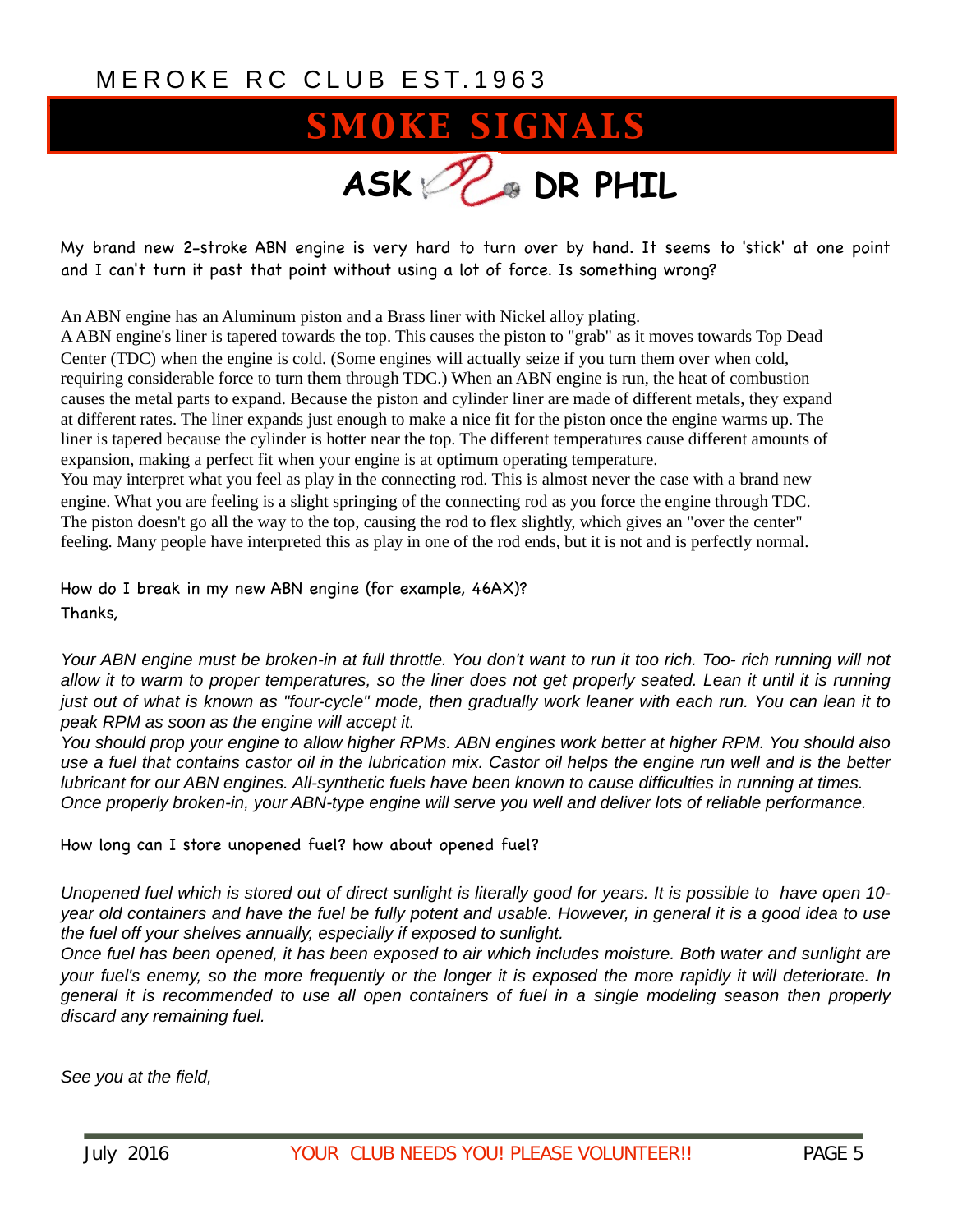# **SMOKE SIGNALS**

*A few years ago Phil Friedensohn send me a link to RC UNIVERSE.COM which contains some really interesting*  [articles. The following is a portion of one of those articles and you read the full version by going to](http://www.rcuniverse.com/magazine/reviews/minnflyer.cfm) *http:// www.rcuniverse.com/magazine/reviews/minnflyer.cfm*



### **INTRODUCTION**

Fuel tanks are one of those things that we veteran fliers usually take for granted, but that can be very frustrating to the beginner, so here is an article that will hopefully answer many of the

(Front View)

(Side View)

(Rear View

questions the beginner might have about setting up a tank.

Let's start out with the type of tanks available. Frankly, there are far too many to list, but when you start out, there is only one type, although it may come in a variety of shapes: Square, round, straight, slant, etc. The type you use will depend on the specific plane you're building, or it may have come with your airplane.



Clunk

(Front

Rear

**Fuel Tubing** 

**Metal or Plastic Tubes** 

#### **The parts involved are:**

- The tank
- Rubber stopper
- Front plate for stopper (Or plastic cap)
- Rear plate for stopper
- Screw
- Clunk
- Metal (or plastic) fuel tubes (usually two or three)

#### **Other items that may be included with your tank are:**

- Fuel tubing
- A stiff plastic tube
- Metal tie-wires



A basic rundown of the setup is as follows: Two metal tubes will go through the stopper. One is to vent the tank (And is usually connected to the muffler for pressure) and a piece of fuel line is attached to the other tube with a clunk at the far end, which acts as a weight to hold the fuel line below the fuel level.

So let's get started. The first thing you want to do is to inventory the parts and make sure the tank has no debris left inside it from the molding process. If the tank seems dusty inside, you could wash it out with water and a mild soap, but make sure it is fully dry before assembling. You can avoid this by washing it with denatured alcohol instead of water.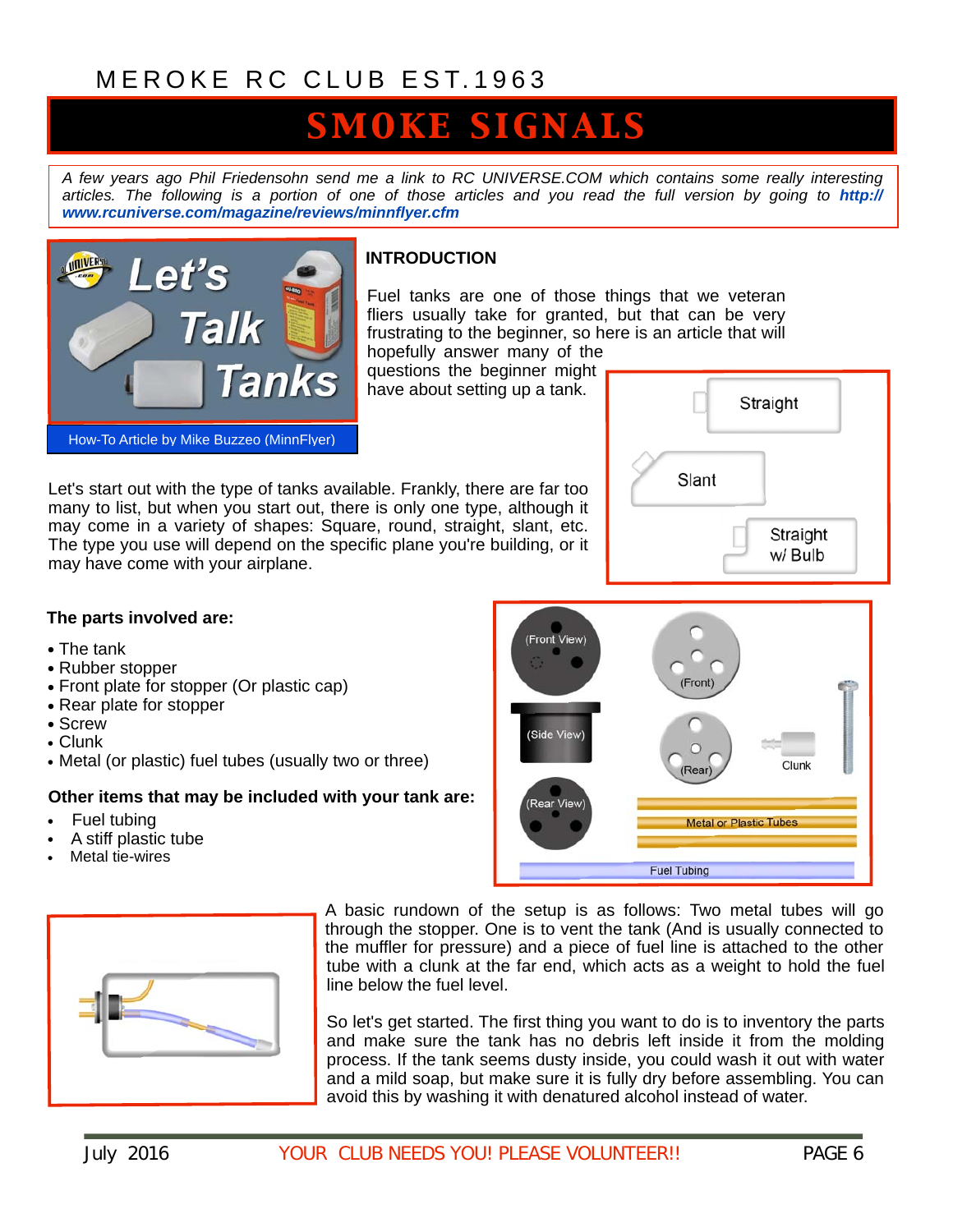# SMOKE SIGNALS

The next thing you'll want to do is assemble the stopper. Most stoppers are designed with three holes, but only two of them go all the way through. The third hole is used for a 3-line system, which we will go into later.

Push one of the metal tubes through one of the two through-holes so it protrudes about 3/4" past the front of the stopper. Lay a second tube along side the stopper and mark it so there will be 3/4" forward and aft of the stopper.

Cut the tube by placing a razor blade on the mark and roll it back and forth on your workbench until the tubing breaks (This is actually very easy to do). Once it cracks, you can finish the break with your hands. You may also need to touch up the end with sandpaper. Insert the second tube into the stopper.

> Now, place the front and rear plates over the tubes and put the screw through the front plate and thread it into the rear plate, but DO NOT tighten it yet. In fact, leave the plates slightly loose for now.

> Next, you will want to bend the longer tube (Vent) so that once assembled, it will reach the top of the tank. It is not critical to get it perfect, but try to get it close (Without touching) - The closer it is, the more fuel will go into the tank before it reaches the vent. Make this bend carefully and try to avoid kinking the tube. Minor kinks are ok, but remember that air must easily flow through the tube. Some of the tricks used here are to fill the tube with salt or sand, or put a piece of heavy monofilament line (Like from a weed whacker) inside the tube before bending, but I find that these methods are only necessary in some severe cases.

The short tube will be for the fuel pick-up line. All that is really needed here is a piece of fuel line with the clunk at the far end, but adding a piece of stiff tubing (about 2" long) to the middle of this line is a good habit to start getting into now.

I find that best way to do it is to cut a piece of silicon fuel tubing about 1" long. Attach the clunk to one end and the stiff tube to the other. Now attach a piece of tubing to the other end of the stiff tube and lay this assembly and the stopper along side the tank and "eyeball" where to cut the fuel tube. Remember that it's better to cut the tubing a little long - you can always cut it shorter. Attach the tubing to the feed line on the stopper and we're ready for final assembly.

| Why the stiff tubing?        |
|------------------------------|
| بابرمطم بإمسام مطه ببالمماما |

Ideally, the clunk should sit close to the rear of the tank without touching the back so it can swing freely to each of the rear corners. In other words, if you hold the tank with the stopper at the top, you should be able to swing the clunk all around the back of the tank without it ever touching bottom. However, if you hold the tank with the stopper at the bottom, the clunk should NOT swing down to the stopper side of the tank. This doesn't make sense to many beginners and we're often asked, "What keeps the clunk from sucking air when you're low on fuel and flying in a nose-down attitude?"

My highly technical answer to this question is, "I don't know", but it doesn't happen. And if

it does, you're flying too long. Land sooner, and refuel, or put a larger tank in your plane (Of course, there are those who figure a larger tank just means they can fly even longer!) Most fliers use about one half, to two thirds of a tank per flight so there is always some "reserve fuel" if needed. But I digress.

The bottom line is, the clunk should never swing to the front of the tank, and if it does, (Which can happen on an abrupt stop, like a nose-over on landing) it will get stuck there - and you probably won't be aware of it. Then you'll go crazy trying to figure out why your engine quits every time you do a loop!

By adding a piece of stiff tubing to the fuel pick-up line, the clunk CAN'T swing to the front of the tank, so it is a very good habit to get into!

One final note before putting the stopper in - They are TIGHT! I will often chamfer the outer edge of the tank neck with a #11 blade in a hobby knife - just be careful to remove any scraps that may have fallen into the tank!